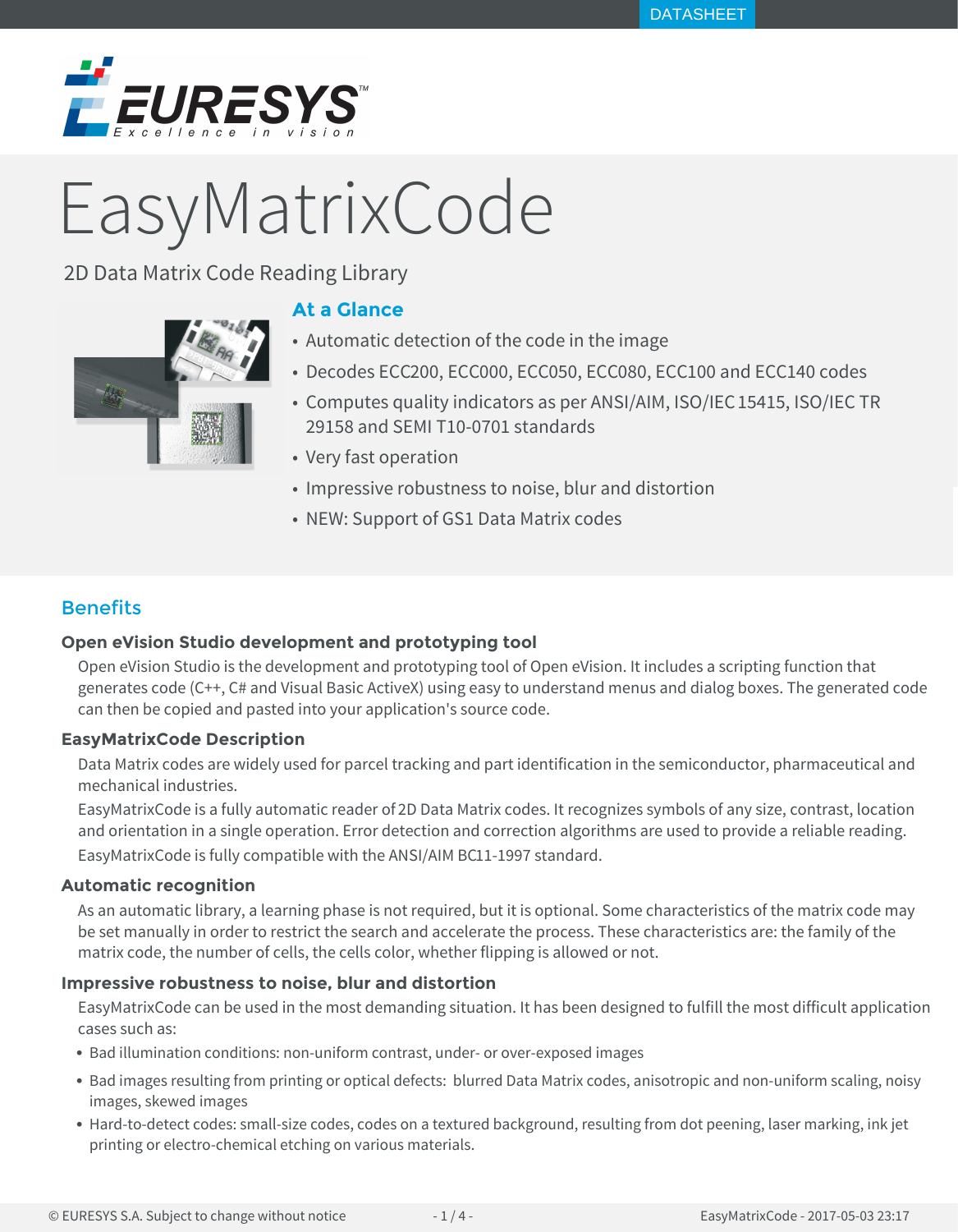# **Print quality verification**

EasyMatrixCode inspects the quality of the data matrix code and computes the indicators as defined by the ANSI/AIM, ISO/IEC 15415, ISO/IEC TR 29158 and SEMI T10-0701 standards.

## **Choose the most suitable Licensing System**

- Open eVision Dongle-based Licenses: Dongle-based Licenses offer the flexibility to be transferred from a PC to another. To purchase a Dongle-based License, select one of the Euresys dongles (USB or Parallel) plus the license(s) to be stored on this dongle. Licenses are delivered as activation codes, which are stored on the dongles.
- Open eVision Software-based Licenses: Software-based licenses do not require any dongle, they are linked to the PC on which they have been activated. Licenses are delivered as activation codes and can be managed online.

# Applications

## **MACHINE VISION FOR THE GENERAL MANUFACTURING INDUSTRIES**

#### Product identification for traceability

#### Code quality verification

For label printing machines.

#### **MACHINE VISION FOR THE PRINTING INDUSTRY**

Label and packaging inspection: Inspection of the quality of the printing of characters and codes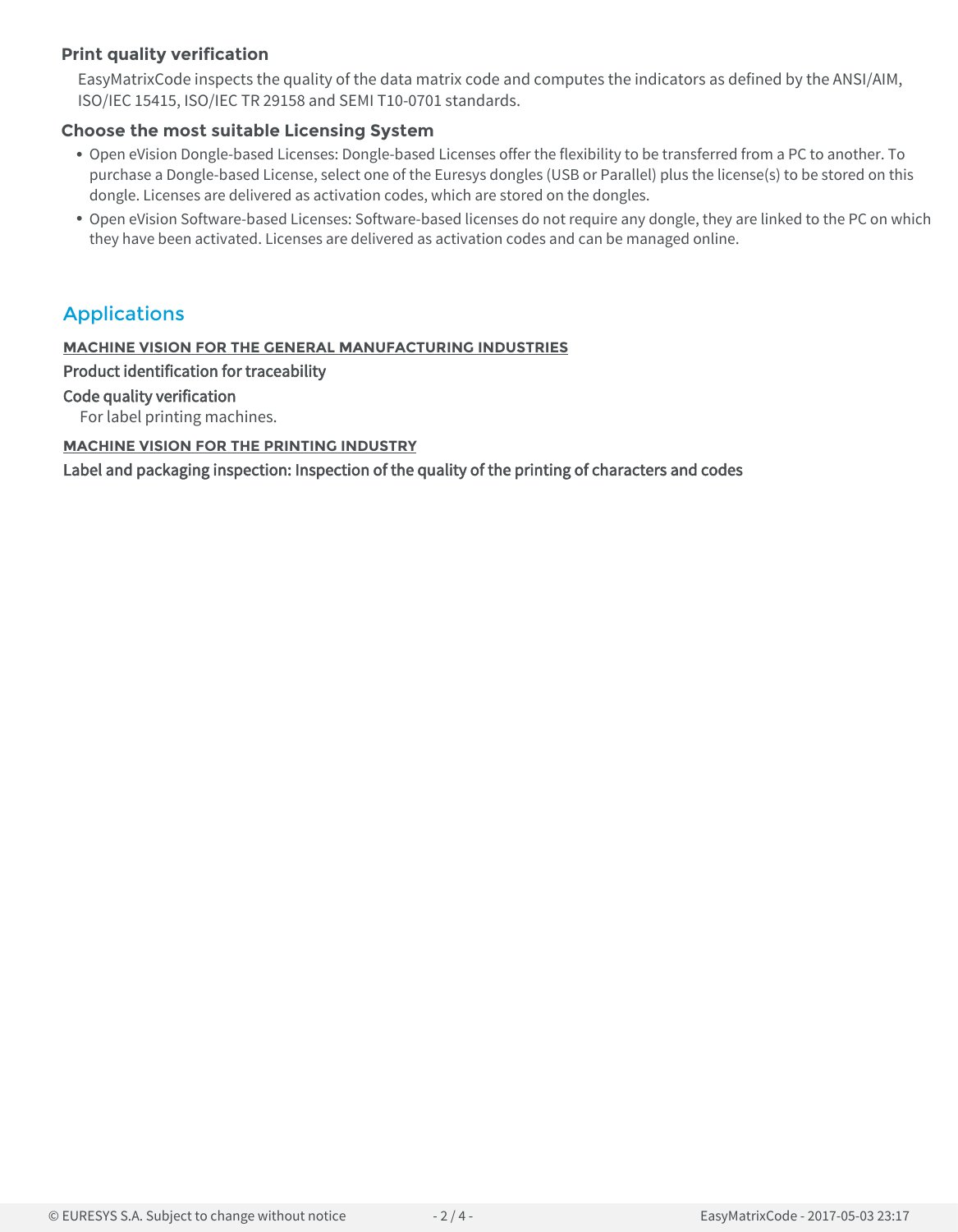# Specifications

| Software |  |
|----------|--|

| Host PC Operating System    | • Open eVision is a set of 32-bit and 64-bit libraries that require a processor compatible<br>with the SSE2 instruction set. |
|-----------------------------|------------------------------------------------------------------------------------------------------------------------------|
|                             | • Open eVision can be used on the following operating systems:                                                               |
|                             | $-$ Windows 10, 8 and 7 (32- and 64-bits)                                                                                    |
|                             | - Windows Vista 32-bits Service Pack 1                                                                                       |
|                             | - Windows XP 32-bits Service Pack 3                                                                                          |
|                             | - Windows Server 2008 32-bits                                                                                                |
|                             | - Windows Server 2008 R2 64-bits                                                                                             |
|                             | - Windows Server 2003 32-bit Service Pack 1                                                                                  |
|                             | - Windows Embedded Standard 2009 32-bits                                                                                     |
|                             | • The Open eVision installer does not allow installation on virtual machines.                                                |
|                             | • Minimum requirements:                                                                                                      |
|                             | $-$ Display size: 800 x 600. 1280 x 1024 recommended.                                                                        |
|                             | - Color depth: 16 bits. 32 bits recommended.                                                                                 |
|                             | - Between 20 MB and 300 MB free hard disk space for libraries, depending on selected<br>options.                             |
|                             | - Between 60 MB and 400 MB free hard disk space for development tools, depending on<br>selected options.                     |
| <b>APIs</b>                 | Supported Integrated Development Environments and Programming Languages:                                                     |
|                             | · Microsoft Visual Studio 6.0 SP6 (C++, Basic)                                                                               |
|                             | • Microsoft Visual Studio .NET 2003 SP1 (C++)                                                                                |
|                             | • Microsoft Visual Studio 2005 SP1 (C++, C#, VB .NET, C++/CLI)                                                               |
|                             | • Microsoft Visual Studio 2008 SP1 (C++, C#, VB .NET, C++/CLI)                                                               |
|                             | • Microsoft Visual Studio 2010 (C++, C#, VB .NET, C++/CLI)                                                                   |
|                             | • Microsoft Visual Studio 2012 (C++, C#, VB .NET, C++/CLI)                                                                   |
|                             | • Microsoft Visual Studio 2013 (C++, C#, VB .NET, C++/CLI)                                                                   |
|                             | • Borland C++ Builder 6.0 update 4 (C++)                                                                                     |
|                             | • CodeGear C++ Builder 2009 (C++)                                                                                            |
|                             | • CodeGear Delphi 2009 (Object Pascal)                                                                                       |
|                             | • Embarcadero RAD Studio XE4 (C++, Object Pascal)                                                                            |
|                             | • Embarcadero RAD Studio XE5 (C++, Object Pascal)                                                                            |
| <b>Ordering Information</b> |                                                                                                                              |
| Product code - Description  | • 4007 - EasyMatrixCode for USB dongle                                                                                       |
|                             | • 4057 - EasyMatrixCode for PAR dongle                                                                                       |
|                             | • 4107 - EasyMatrixCode for board licensing                                                                                  |
|                             | • 4157 - Open EasyMatrixCode for USB dongle                                                                                  |
|                             | • 4207 - Open EasyMatrixCode for PAR dongle                                                                                  |
|                             | • 4257 - Open EasyMatrixCode for soft-based licensing                                                                        |